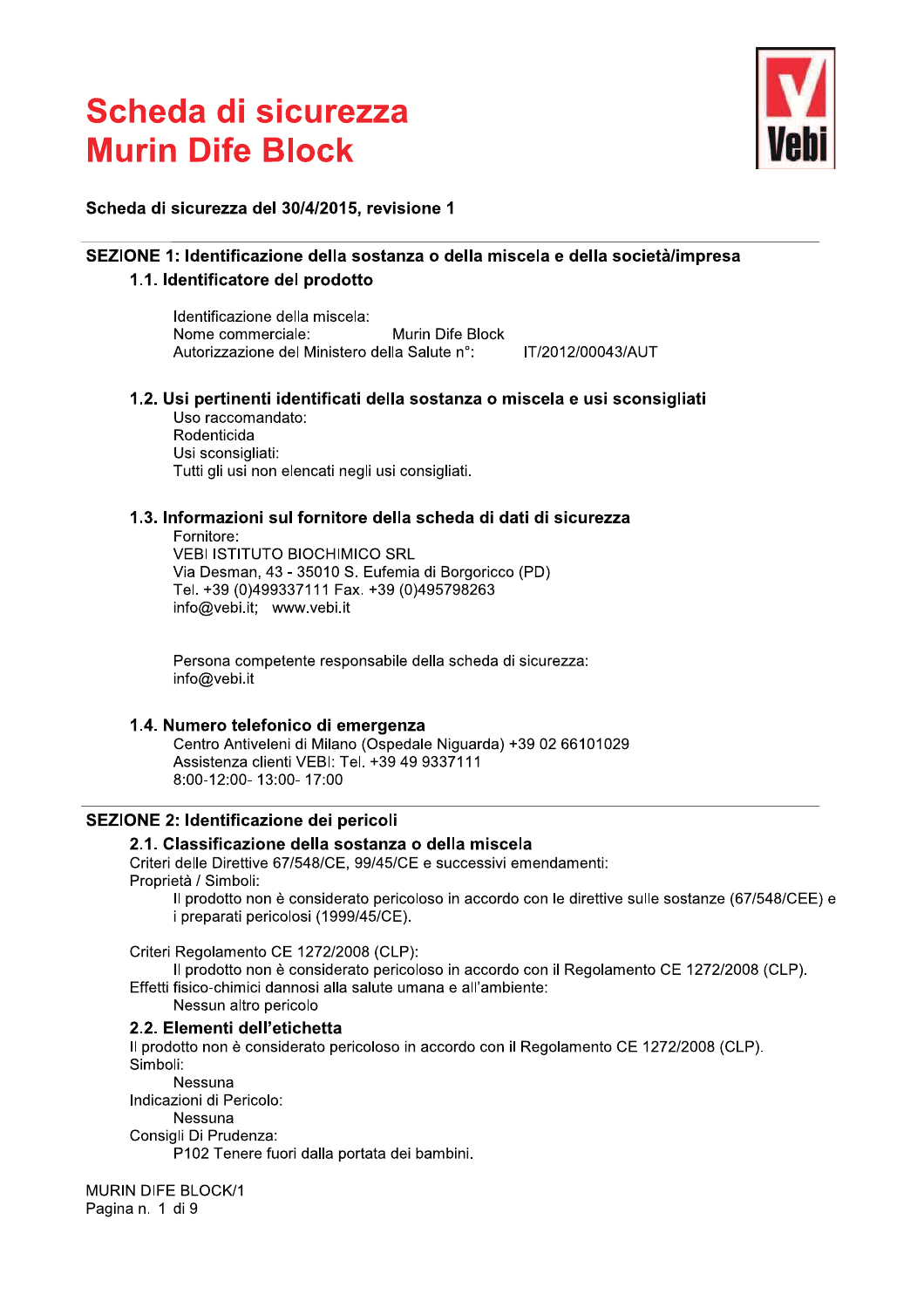# Scheda di sicurezza<br>--**MUIN DITE BIOCK Scheda di sicurezza**<br> **Murin Dife Block**<br>
P103 Leggere l'etichetta prima dell'uso.<br>
P270 Non mangiare, né bere, né tumane durante l'uso.<br>
P270 Non mangiare, né bere, né tumane durante l'uso.<br>
P301 FP310 IN CASO DI INGESTI



PS01 Smaltire il prodotto in conformità alla regolament<br>
Disposizioni speciali:<br>
Nessuna<br>
Disposizioni speciali in base all'Allegato XVII del REACH e su<br>
Nessuna<br>
2.3. Altri pericoli<br>
Sostanze PVB: Nessuna - Sostanze PBT:

## i pericoli

## SEZIONE 3: Composizione/informazioni sugli ingredienti

3.1. Sostanze

 $N.A.$ 

Altri pericoli:<br>
Nessun altro pericolo<br>
SEZIONE 3: Composizione/informazioni sugli ingredienti<br>
3.1. Sostanze<br>
N.A.<br>
3.2. Miscele<br>
Componenti pericolosi ai sensi della Direttiva CEE 67/548 e del Regolamento CLP e relativa 3.2. Miscele<br>
Componenti pericolosi ai sensi della Direttiva CEE<br>
classificazione:<br>
50 ppm 3-(3-bifenil-4-il-1,2,3,4-tetraidro-1-naftil)-4-idrossic<br>
Numero Index: 607-157-00-X, CAS: 56073-07-5, EO<br>
T+,T,N; R28-48/25-50/53





4.1/A1 Aquatic Acute 1 H400<br>
4.1/C1 Aquatic Chronic 1 H410<br>
4.3.1/2/Oral Acute Tox. 2 H300<br>
10 ppm Denantonium Benzoate<br>
CAS: 3734-33-6, EC: 223-095-2<br>
Xn,Xi; R22-36/37/38<br>
4.3.1/4/Oral Acute Tox. 4 H302<br>
4.3.2/2 Skin Irri



- 3.1/4/Oral Acute Tox. 4 H302
- 
- 
- 

## e di primo soccorso

# 3.1/2/Oral Acute Tox. 2 H300<br>
10 ppm Denantonium Benzoate<br>
CAS: 3734-33-6, EC: 223-095-2<br>  $Xn,Xi$ ; R22-36/37/38<br>  $\bullet$  3.1/4/Oral Acute Tox. 4 H302<br>  $\bullet$  3.2/2 Skin Irrit. 2 H315<br>  $\bullet$  3.3/2 Eye Irrit. 2 H319<br>  $\bullet$  3.8/3 ST 4.1. Descrizione delle misure di primo soccors

- 
- Lavaic abbondantement<br>
In caso di contatto con gli occl<br>
In caso di ingestione:<br>
In caso di ingestione:<br>
Non provocare assoluta<br>
MURIN DIFE BLOCK/1<br>
Pagina n. 2 di 9 (1) 3.8/2 Eye Irrit. 2 H319<br>
(2) 3.8/3 STOT SE 3 H335<br>
SEZIONE 4: Misure di primo soccorso<br>
4.1. Descrizione delle misure di primo soccorso<br>
In caso di contatto con gliele:<br>
Lavare abbondantemente con acqua e sapone.<br>
In

**MURIN DIFE BLOCK/1**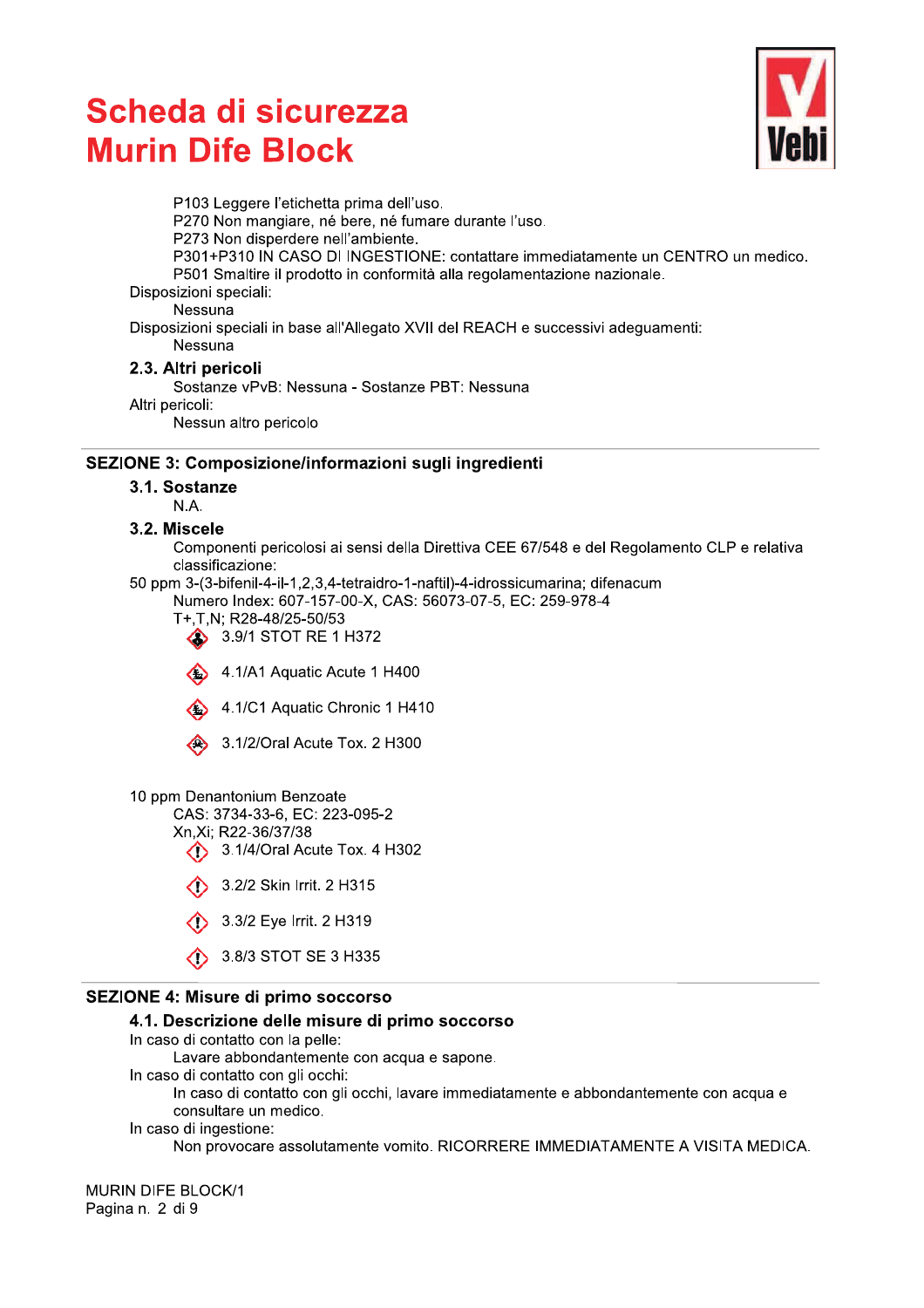

#### incipali sintomi ed effetti, sia acuti che ritard

**Scheda di sicurezza**<br>
In caso di inalazione:<br>
In caso di inalazione:<br>
Portare l'infortunato all'aria aperta e tenerlo al caldo e a riposo.<br>
4.2. Principali sintomi ed effetti, sia acuti che ritardati<br>
Il principio attivo **Murin Dife Block**<br>
In caso di inalazione:<br>
Portare l'infortunato all'aria aperta e tenerto al caldo e a riposo.<br>
4.2. Principia intividuale di firetti, sia acuti che rittardati<br>
Il principio attivo è un anticoagularle di

- 
- 
- 
- 
- 

#### 4.3. Indicazione della eventuale necessità di consultare immediatamente un medico e di trattamenti speciali

**4.2. Principali sintomi ed effetti, sia acuti che ritardati**<br>
Il principio ativo è un anticoagulante di seconda generazione. Distrugge il normale meccanis<br>
di coagulazione del sangue, fluidificandolo e eventualmente prov - Periciolas es lugativi, ación de diversas en comartementalmente de la mercaja interior - l'efernolos se inalato, serio rischo di emorragia interioral<br>
- I sinterior el racque possono essere associali all'aumento del risc

1112; 2111/2011<br>
2. Tratharento: vitamina K1<br>
2. Negli animali, in particolare quelli da compagnia, la Vitamina K1 può essere somministre<br>
2. Alexa di animali, in particolare quelli da compagnia, la Vitamina K1 può essere

#### **SEZIONE 5: Misure antincendio**

#### 5.2. Pericoli speciali derivanti dalla sostanza o dalla miscela

5.1. Mezzi di estinzione<br>
Mezzi di estinzione idonei:<br>
Acqua<br>
Biossido di carbonio (CO2).<br>
Mezzi di estinzione che non devono essere utilizzati per ragioni di sicurezza:<br>
Nessuno in particolare.<br>
5.2. Pericoli speciali der

#### SEZIONE 6: Misure in caso di rilascio accidentale

# 6.1. Precauzioni personali<br>
Indossare i dispositivi di<br>
Spostare le persone in l<br>
Consultare le misure pre<br>
6.2. Precauzioni ambienta<br>
MURIN DIFE BLOCK/1<br>
Pagina n. 3 di 9 Biossido di carbonio (CO2).<br>
Mezzi di estinzione che non devono essere utilizzati per ragioni di sicurezza:<br>
Mezzi di estinzione che non devono essere utilizzata per ragioni di sicurezza:<br>
5.2. Pericoli speciali derivarnit 6.1. Precauzioni personali, dispositivi di protezione e procedure in caso di emerg Raccogliere separatamente l'acqua contaminata utilizzata per estinguere l'incendio. Non<br>
scarica nella rete fognaria.<br>
Se fattibile sotto il profilo della sicurezza, spostare dall'area di immediato pericolo i contenitori<br>

#### 6.2. Precauzioni ambientali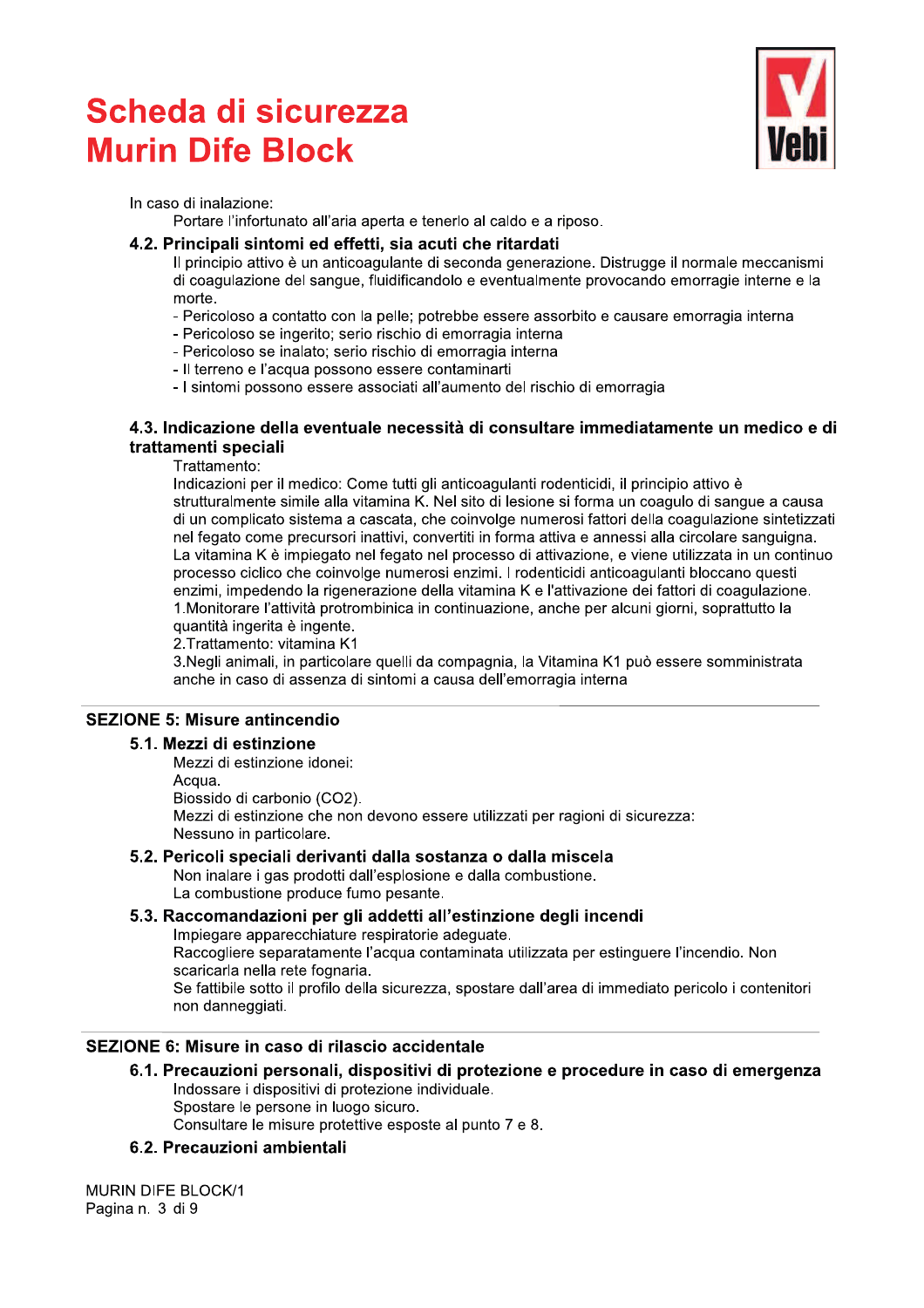# Scheda di sicurezza<br>--**MUIN DITE BIOCK** Scheda di sicurezza<br>
Murin Dife Block<br>
Impedire la penetrazione nel suolo/sottosuolo. Impedire il deflusso nelle acque superficiali o nella<br>
rirattenere l'acqua di lavaggio contaminata ed eliminata.<br>
Trattenere l'acqua di



### iali per il contenimento e per la bonifica

Lavare con abbondante acqua.

#### b.4. Riferimento ad altre

#### SEZIONE 7: Manipolazione e immagazzinamento

### $\overline{I}$ .1. Precauzioni per la manipolazione sicura

Trattener l'acqua di lavaggio cor<br>
In caso di fuga di gas o penetrazia<br>
autorità responsabili.<br>
Materiale idoneo alla raccolta: ma<br>
6.3. Metodi e materiali per il conte<br>
Lavare con abbondante acqua.<br>
6.4. Riferimento ad al

## $\Gamma$ immagazzinamento sicuro, compre

6.3. Metodi e materiali per il contenimento e per la bonifica<br>
6.4. Riferimento ad altre sezioni<br>
Vedi anche paragrafo 8 e 13<br>
SEZIONE 7: Manipolazione e immagazzinamento<br>
7.1. Precauzioni per la manipolazione sicura<br>
Evit SEZIONE 7: Manipolazione e immagazzinamento<br>
7.1. Precauzioni per la manipolazione sicura<br>
Evitare il contatto con la pelle e gli cochi, l'inalazione di vapori e nebbie.<br>
Eurante il lavoro non mangiare nè bere.<br>
Si rimanda

### SEZIONE 8: Controllo dell'esposizione/protezione individuale

#### 8.1. Parametri di contro

Indicazione per i locali<br>
2. Usci finali specifici<br>
7.3. Usi finali specifici<br>
Nessun uso particolare<br>
SEZIONE 8: Controllo dell'esposizione/protezione individuale<br>
8.1. Paranetri di controllo<br>
10.4.<br>
Non sono disponibili

8.1. Parametri di controllo<br>
Non sono disposizione limiti di esposizione lavorativa<br>
Valori limite di esposizione PNEC<br>
Valori limite di esposizione PNEC<br>
NA.<br>
NA.<br>
INCRETITY INCRETITY INCRETITY OF UNITS CONTINUES TO CONTR

## SEZIONE 9: Proprieta fisicne e chimicne

**MURIN DIFE BLOCK/1** Controlli dell'esposizione ambi<br>
Nessuno<br>
SEZIONE 9: Proprietà fisiche e<br>
MURIN DIFE BLOCK/1<br>
Pagina n. 4 di 9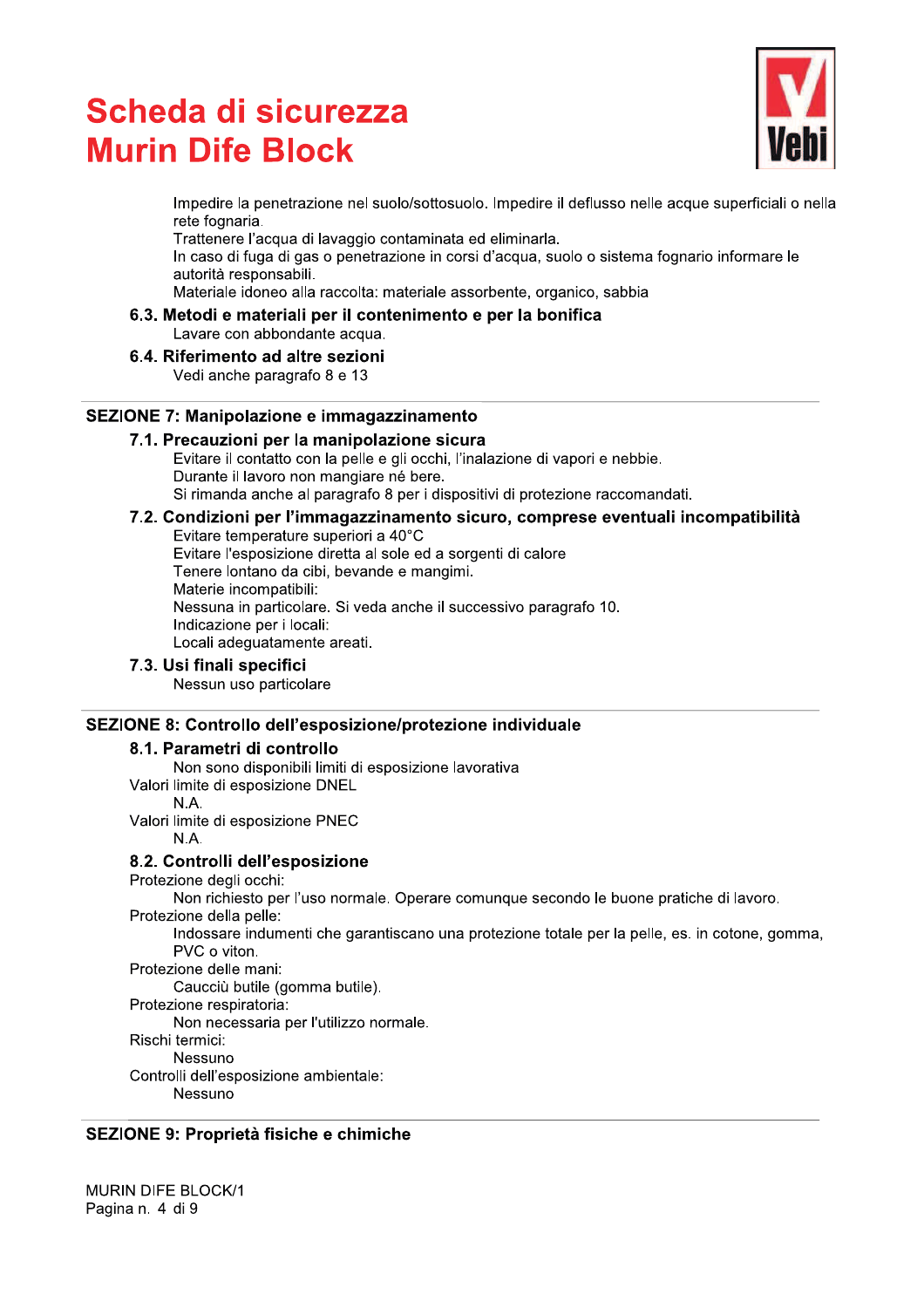

#### 9.1. Informazioni sulle proprietà fisiche e chimiche fondamentali

| Aspetto e colore:                                          | Solido blu       |               |               |
|------------------------------------------------------------|------------------|---------------|---------------|
| Odore:                                                     | burro            |               |               |
| Soglia di odore:                                           | N.A.             |               |               |
| pH:                                                        | 7.2              |               |               |
| Punto di fusione/congelamento: Non Rilevante               |                  |               |               |
| Punto di ebollizione iniziale e intervallo di ebollizione: |                  |               | Non Rilevante |
| Infiammabilità solidi/gas:                                 | non infiammabile |               |               |
| Limite superiore/inferiore d'infiammabilità o esplosione:  |                  |               | Non Rilevante |
| Densità dei vapori:                                        | Non Rilevante    |               |               |
| Punto di infiammabilità:                                   | Non Rilevante    |               |               |
| Velocità di evaporazione:                                  | Non Rilevante    |               |               |
| Pressione di vapore:                                       | Non Rilevante    |               |               |
| Densità relativa:                                          | 1.08             |               |               |
| Idrosolubilità:                                            | non solubile     |               |               |
| Solubilità in olio:                                        | non solubile     |               |               |
| Coefficiente di ripartizione (n-ottanolo/acqua):           |                  | Non Rilevante |               |
| Temperatura di autoaccensione:                             | 292 °C           |               |               |
| Temperatura di decomposizione:                             | Non Rilevante    |               |               |
| Viscosità:                                                 | Non Rilevante    |               |               |
| Proprietà esplosive:                                       | non esplosivo    |               |               |
| Proprietà ossidanti:                                       | non ossidante    |               |               |
| Altre informazioni                                         |                  |               |               |
| Miscibilità:                                               | Non Rilevante    |               |               |
| Liposolubilità:                                            | Non Rilevante    |               |               |
| Conducibilità:                                             | Non Rilevante    |               |               |
| Proprietà caratteristiche dei gruppi di sostanze           |                  | Non Rilevante |               |

#### SEZIONE 10: Stabilità e reattività

#### 10.1. Reattività

 $9.2.$ 

Stabile in condizioni normali

## 10.2. Stabilità chimica

Il prodotto è stabile per 2 anni in confezione integra e correttamente conservata

#### 10.3. Possibilità di reazioni pericolose

- Nessuno
- 10.4. Condizioni da evitare

Stabile in condizioni normali.

- 10.5. Materiali incompatibili Nessuna in particolare.
- 10.6. Prodotti di decomposizione pericolosi Nessuno.

#### **SEZIONE 11: Informazioni tossicologiche**

#### 11.1. Informazioni sugli effetti tossicologici

Informazioni tossicologiche riguardanti la miscela: N.A.

Informazioni tossicologiche riguardanti le principali sostanze presenti nella miscela:

3-(3-bifenil-4-il-1,2,3,4-tetraidro-1-naftil)-4-idrossicumarina; difenacum - CAS: 56073-07-5 a) tossicità acuta:

Test: LD50 - Via: Orale - Specie: Ratto = 1.8 mg/kg

Test: LD50 - Via: Orale > 50 mg/kg - Fonte: dog

**MURIN DIFE BLOCK/1** Pagina n. 5 di 9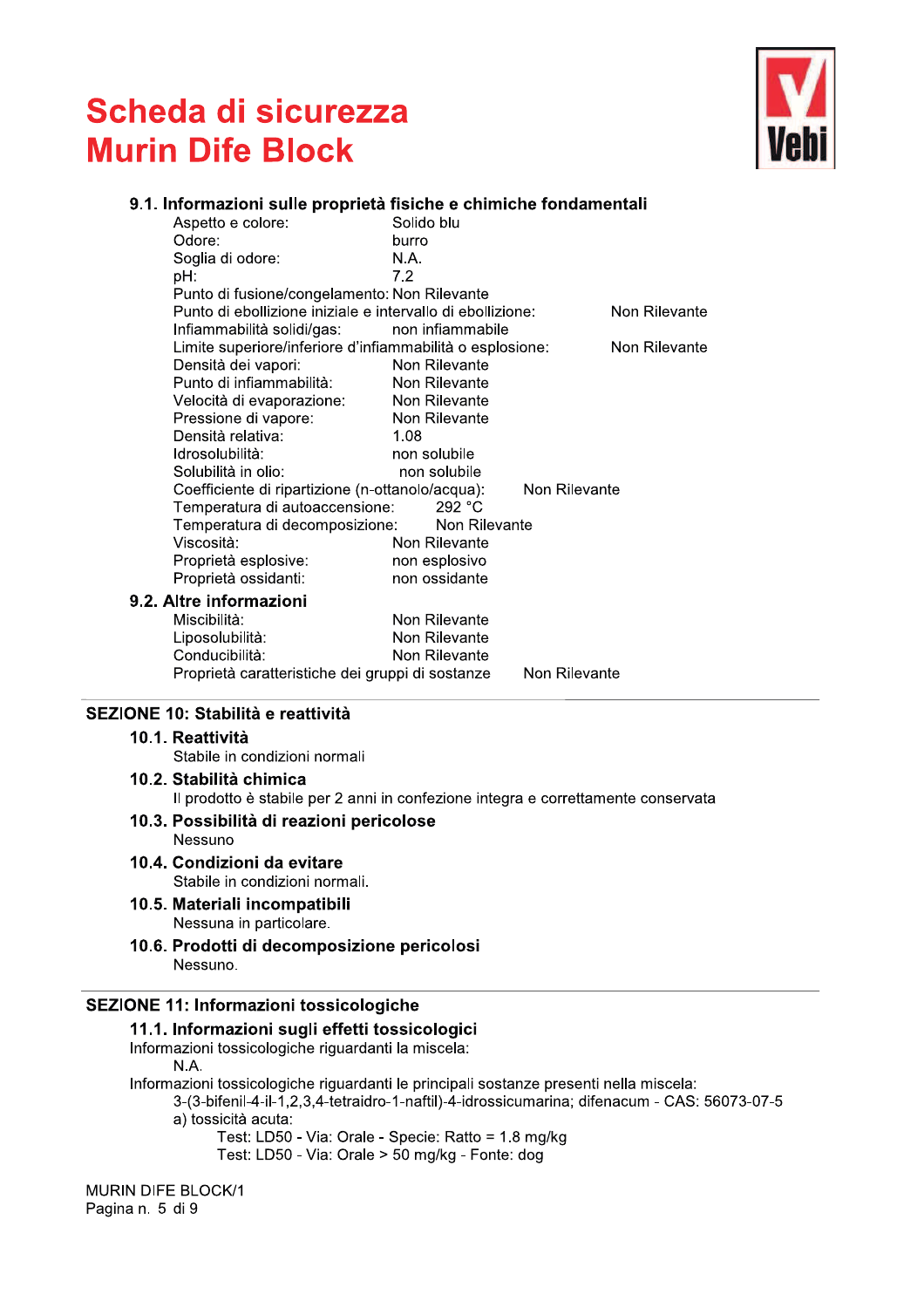# Scheda di sicurezza<br>--**MUIN DITE BIOCK**



**Scheda di sicurezza**<br>
Test: LD50 - Via: Pelle - Specie: Coniglio = 1000 mg/kg<br>
Denantonium Benzoate - CAS: 3734-33-6<br>
a) tossicità acuta:<br>
Test: LD50 - Via: Orale - Specie: Ratto = 584 mg/kg<br>
Se non diversamente specifica **THE BIOCK**<br>
Test: LD50 - Via: Pelle - Specie: Coniglio = 1000 mg/kg<br>
Denantonium Benzoate - CAS: 3734-33-6<br>
a) tossicila acuta:<br>
Test: LD50 - Via: Orlale - Specie: Ratto = 584 mg/kg<br>
Se non diversamente specificati, i dat

Se non diversamente specificati, i dati richiesti dal Regolamento 453/2010/CE sotto indicati sono da a) tosicità acuta<br>
Teristicalismente specificati, i dati richiesti dal Regolamento 453/2010/CE sotto indicati son<br>
intendersi N.A.:<br>
a) tosicità acuta;<br>
b) corrosione/irritazione cutanea;<br>
b) corrosione/irritazione cutanea

## SEZIONE 12: Informazioni ecologicne

g) tossicità per la riproduzione;<br>
h) tossicità specifica per organi bersaglio (STOT) — esposizione singola;<br>
h) tossicità specifica per organi bersaglio (STOT) — esposizione ripetuta;<br>
i) percolo in caso di aspirazione.<br>

#### sistenza e degradabilita  $N.A.$

- 12.3. Potenziale di bioaccumulo  $N.A$
- 12.4. Mobilità nel suolo  $N.A$

- 12.5. Risultati della valutazione PBT e vPvB Sostanze vPvB: Nessuna - Sostanze PBT: Nessuna S. Risultati della valutazione PBT e vPvB<br>
Sostanze vPvB: Nessuna - Sostanze PBT: Nessuna<br>
3. Altri effetti avversi<br>
Nessuno<br>
1. 13: Considerazioni sullo smaltimento<br>
1. Metodi di trattamento dei rifiuti<br>
Recuperare se pos
- 12.6. Altri effetti avversi Nessuno

#### $\overline{\phantom{0}}$  $SL$ IONE 13: Considerazioni sullo smaltimento

## 13.1. Metodi di trattamento dei rif

### SEZIONE 14: Informazioni sui trasporto

14.1. Numero ONU<br>Merce non pericolosa ai sensi delle norme sul trasporto.

- 
- IONE 13: Considerazioni sullo smaltimento<br>
13.1. Metodi di trattamento dei rifiuti<br>
Recuperare se possibile. Operare secondo le vigenti dispo<br>
IONE 14: Informazioni sul trasporto<br>
14.1. Numero ONU<br>
Merce non pericolosa ai icolo connesso al trasporto
- 14.3. Classi di pericolo co<br>
N.A.<br>
14.4. Gruppo d'imballaggi<br>
N.A.<br>
MURIN DIFE BLOCK/1<br>
Pagina n. 6 di 9 14.4. Gruppo d $\dot{\ }$ imballaggio

**MURIN DIFE BLOCK/1**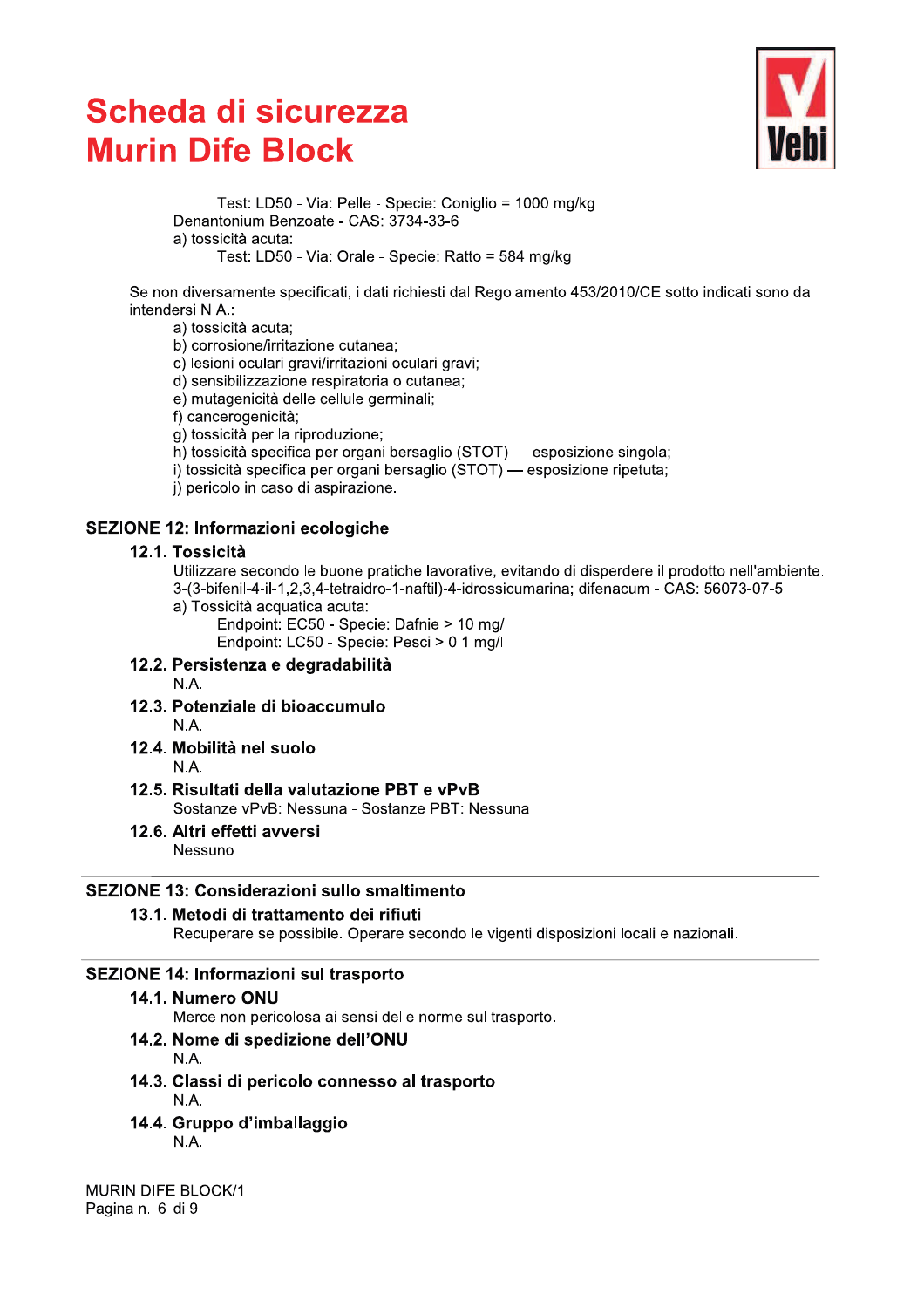

14.5. Pericoli per l'ambiente

N.A.

Marine pollutant:

- 14.6. Precauzioni speciali per gli utilizzatori N.A.
- 14.7. Trasporto di rinfuse secondo l'allegato II di MARPOL 73/78 ed il codice IBC N.A.

**No** 

#### SEZIONE 15: Informazioni sulla regolamentazione

15.1. Norme e legislazione su salute, sicurezza e ambiente specifiche per la sostanza o la miscela

D.Lgs. 3/2/1997 n. 52 (Classificazione, imballaggio ed etichettatura sostanze pericolose) D.Lgs 14/3/2003 n. 65 (Classificazione, imballaggio ed etichettatura preparati pericolosi) D.Las. 9/4/2008 n. 81 D.M. Lavoro 26/02/2004 (Limiti di esposizione professionali) D.M. 03/04/2007 (Attuazione della direttiva n. 2006/8/CE) Regolamento (CE) n. 1907/2006 (REACH) Regolamento (CE) n. 1272/2008 (CLP) Regolamento (CE) n. 790/2009 (ATP 1 CLP) e (UE) n. 758/2013 Regolamento (UE) n. 453/2010 (Allegato I) Regolamento (UE) n. 286/2011 (ATP 2 CLP) Regolamento (UE) n. 618/2012 (ATP 3 CLP) Regolamento (UE) n. 487/2013 (ATP 4 CLP)

Regolamento (UE) n. 944/2013 (ATP 5 CLP)

Restrizioni relative al prodotto o alle sostanze contenute in base all'Allegato XVII del Regolamento (CE) 1907/2006 (REACH) e successivi adequamenti:

Restrizioni relative al prodotto:

Nessuna restrizione.

Restrizioni relative alle sostanze contenute:

Nessuna restrizione.

Ove applicabili, si faccia riferimento alle seguenti normative:

Circolari ministeriali 46 e 61 (Ammine aromatiche).

D.Lgs. 21 settembre 2005 n. 238 (Direttiva Seveso Ter).

D.P.R. 250/89 (Etichettatura detergenti).

D.L. 3/4/2006 n. 152 Norme in materia ambientale

Disposizioni relative alle direttive 82/501/EC(Seveso), 96/82/EC(Seveso II):

N.A.

Classificazione WGK (Classe di pericolosità acquatica) WGK1 - Poco pericoloso per le acque

15.2. Valutazione della sicurezza chimica  $N<sub>0</sub>$ 

#### **SEZIONE 16: Altre informazioni**

Testo delle frasi utilizzate nel paragrafo 3: R22 Nocivo per ingestione. R28 Molto tossico per ingestione. R36/37/38 Irritante per gli occhi, le vie respiratorie e la pelle. R48/25 Tossico: pericolo di gravi danni alla salute in caso di esposizione prolungata per ingestione. R50/53 Altamente tossico per gli organismi acquatici, può provocare a lungo termine effetti negativi per l'ambiente acquatico.

**MURIN DIFE BLOCK/1** Pagina n. 7 di 9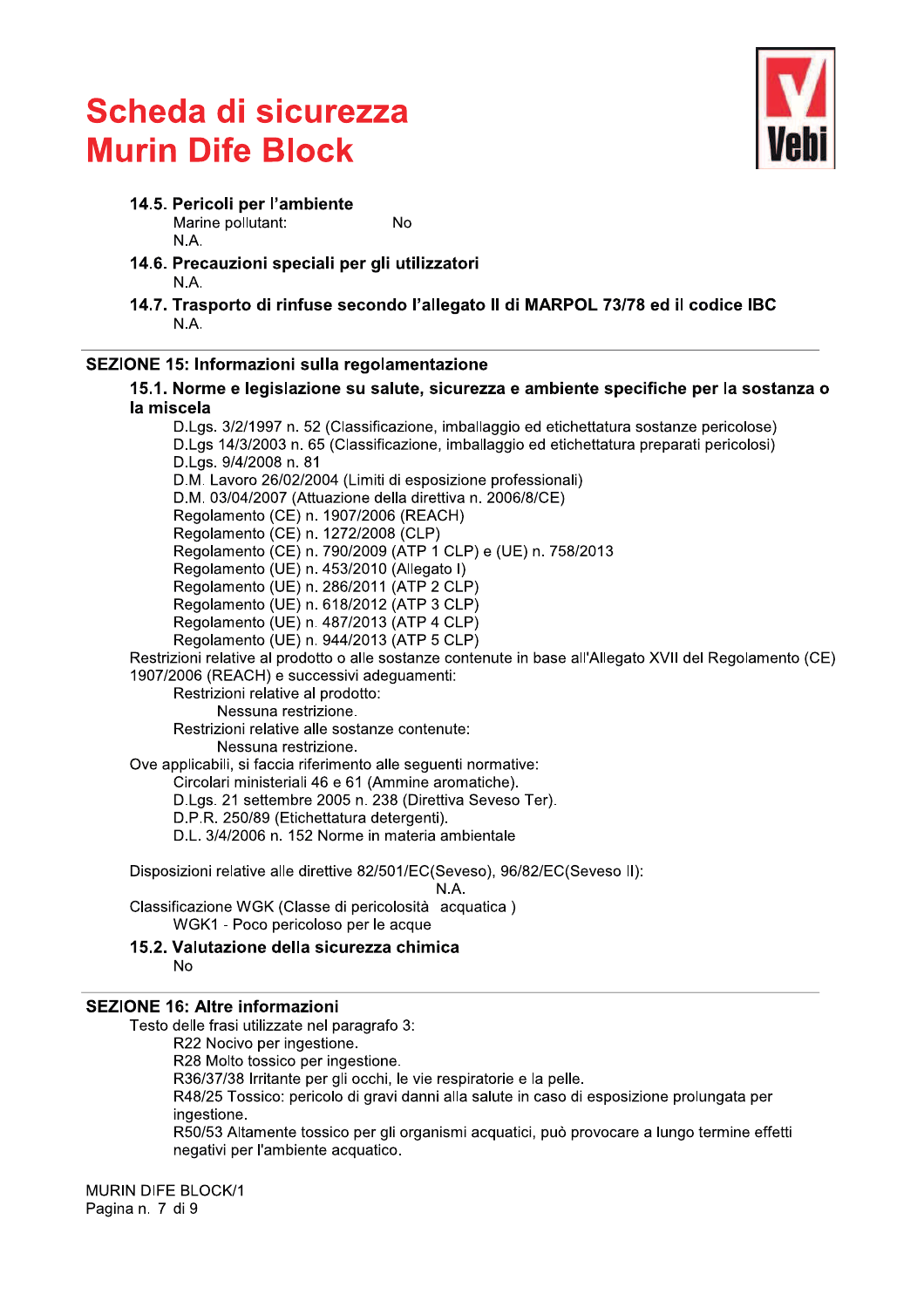

H372 Provoca danni agli organi in caso di esposizione prolungata o ripetuta.

H400 Molto tossico per gli organismi acquatici.

H410 Molto tossico per gli organismi acquatici con effetti di lunga durata.

H300 Letale se ingerito.

H302 Nocivo se ingerito.

H315 Provoca irritazione cutanea.

H319 Provoca grave irritazione oculare.

H335 Può irritare le vie respiratorie.

Questo documento e' stato redatto da un tecnico competente in materia di SDS e che ha ricevuto formazione adeguata.

Principali fonti bibliografiche:

ECDIN - Environmental Chemicals Data and Information Network - Joint Research Centre, Commission of the European Communities

SAX's DANGEROUS PROPERTIES OF INDUSTRIAL MATERIALS - Eight Edition - Van Nostrand Reinold

CCNL - Allegato 1

Istituto Superiore di Sanità - Inventario Nazionale Sostanze Chimiche

Le informazioni ivi contenute si basano sulle nostre conoscenze alla data sopra riportata. Sono riferite unicamente al prodotto indicato e non costituiscono garanzia di particolari qualità.

L'utilizzatore è tenuto ad assicurarsi della idoneità e completezza di tali informazioni in relazione all'utilizzo specifico che ne deve fare.

Questa scheda annulla e sostituisce ogni edizione precedente.

| ADR:        | Accordo europeo relativo al trasporto internazionale stradale di merci<br>pericolose.                    |
|-------------|----------------------------------------------------------------------------------------------------------|
| CAS:        | Chemical Abstracts Service (divisione della American Chemical<br>Society).                               |
| CLP:        | Classificazione, Etichettatura, Imballaggio.                                                             |
| DNEL:       | Livello derivato senza effetto.                                                                          |
| EINECS:     | Inventario europeo delle sostanze chimiche europee esistenti in<br>commercio.                            |
| GefStoffVO: | Ordinanza sulle sostanze pericolose in Germania.                                                         |
| GHS:        | Sistema globale armonizzato di classificazione e di etichettatura dei<br>prodotti chimici.               |
| IATA:       | Associazione per il trasporto aereo internazionale.                                                      |
| IATA-DGR:   | Regolamento sulle merci pericolose della "Associazione per il trasporto<br>aereo internazionale" (IATA). |
| ICAO:       | Organizzazione internazionale per l'aviazione civile.                                                    |
| ICAO-TI:    | Istruzioni tecniche della "Organizzazione internazionale per l'aviazione<br>civile" (ICAO).              |
| IMDG:       | Codice marittimo internazionale per le merci pericolose.                                                 |
| INCI:       | Nomenclatura internazionale degli ingredienti cosmetici.                                                 |
| KSt:        | Coefficiente d'esplosione.                                                                               |
| LC50:       | Concentrazione letale per il 50 per cento della popolazione di test.                                     |
| LD50:       | Dose letale per il 50 per cento della popolazione di test.                                               |
| LTE:        | Esposizione a lungo termine.                                                                             |
| PNEC:       | Concentrazione prevista senza effetto.                                                                   |
| RID:        | Regolamento riguardante il trasporto internazionale di merci pericolose<br>per via ferroviaria.          |
| STE:        | Esposizione a breve termine.                                                                             |
| STEL:       | Limite d'esposizione a corto termine.                                                                    |
| STOT:       | Tossicità organo-specifica.                                                                              |
| TLV:        | Valore limite di soglia.                                                                                 |
|             |                                                                                                          |

**MURIN DIFE BLOCK/1** Pagina n. 8 di 9